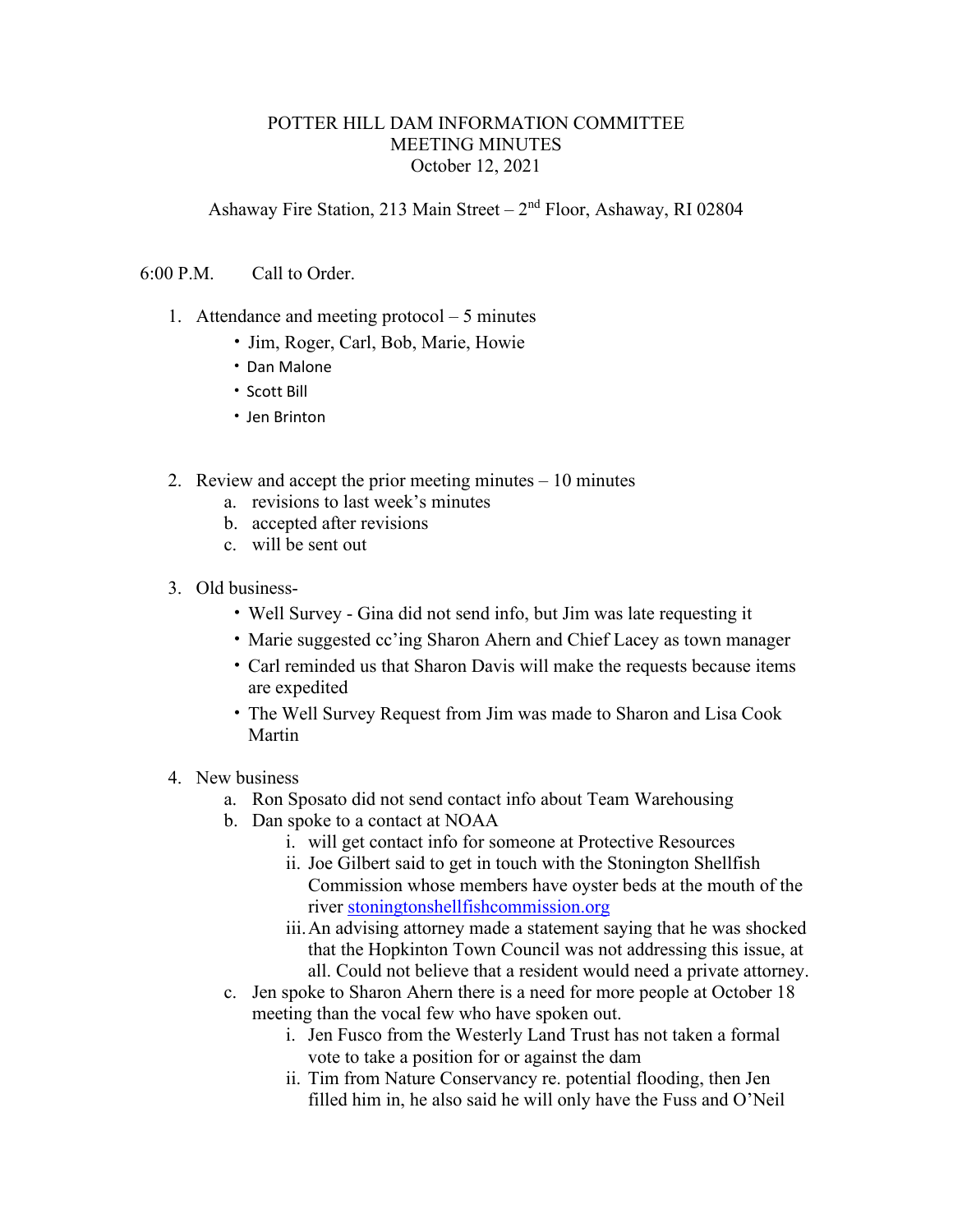report for 5 days for vetting- a 501C3 has no business commenting on an engineering issue

- iii.Jen contacted John Dorsey, to walk the mill property
- d. Scott- Did the Westerly Land Trust have a formal vote to agree to take down the dam?
- e. Jim asked Hopkinton Town Council to move meeting and attend the Westerly meeting on the 18
- f. Jim also requested the results of the report. Brian Rosso requested the report, Westerly responded yes, when it is available.
	- i. Moving the Town Council meeting was not addressed because John Dorsey, is meeting with Hopkinton Town Council that evening, and Steve Moffitt decided not to ask.
	- ii. Discussion about having representation of Hopkinton Town Council at the Westerly Meeting. Jim asked if all members can attend the Westerly Town meeting
		- 1. Any gov't board/committee cannot have majority of people at an open meeting would be a rolling quorum
		- 2. We are on radar of Brian Rosso to get the Fuss and O'Neil report to us
- g. Roger took Peter Ogle on river to videotape the river, dam to bridge
- h. Mark Lemoi is the person Roger reached out to at Johnsons Pond, but has not heard.
- i. Senator Morgan-reached out to Gina…what is the basis about the well failures and replacement?
	- i. 3 avenues for getting a replacement wells from Gina Fuller
		- 1. Option 1- 504 Program The town of Hopkinton is an eligible community in our residential loan/grant program. This means that if you have individual households who are very low income and need to replace their well, they may be potentially eligible for a low interest rate (1%) loan or possibly a grant if they are a senior. DWS program Department of water and sewer
		- 2. Option 2- DWS program This program helps qualified nonprofits to create a revolving loan fund to increase access to clean, reliable water and septic systems for households in eligible rural areas. All of Hopkinton would be considered rural under this program.
		- 3. Option 3- WEP program This program provides funding for Municipalities to provide clean and reliable drinking water systems, sanitary sewage disposal, sanitary solid waste disposal, and storm water drainage to households and businesses in eligible rural areas. Funds may be used to finance the acquisition, construction or improvement of Drinking water sourcing, treatment, storage and distribution. Long-term, low-interest loans are available to towns, and sometimes grant funds may be available, or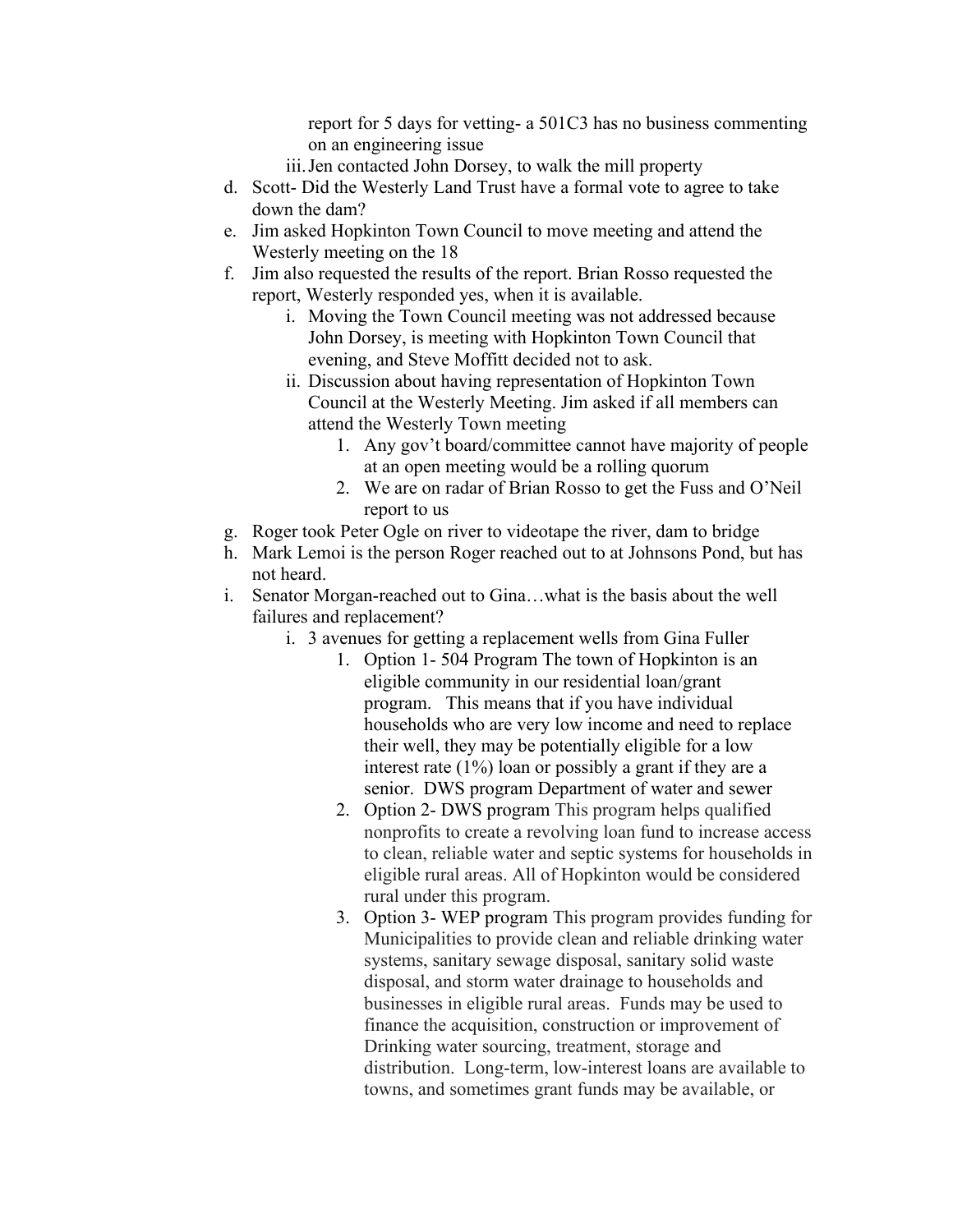combined with a loan if necessary to keep user costs reasonable as compared to similar systems.. The town of Hopkinton would have to be willing to take a project like this on (positive vote from the town)to construct a system. The applicant must own, maintain, and operate the system.

- 5. Discuss next steps 5 minutes
	- a. Westerly meeting on October 18- Carl, Jim and Roger to potentially speak.
		- i. Carl
			- 1. To discuss the legality and quality of shallow wells compared to Westerly town wells,
			- 2. Other dam removals-always proactively addressed private and public well issues
			- 3. Quality of water
			- 4. The detailed analysis of 3 ft shallow river depth are averages and have not taken into consideration drought and the inability of fish to pass
			- 5. Water rescue walk in vs boat per fire chief –
			- 6. Fire department needs 2 feet of running water required to fill trucks
		- ii. Roger sediment-
			- 1.2 million cubic feet of sediment expected to move
			- Decker Report Potter Hill Bridge scouring
			- Quality of water downstream, clam beds, oyster beds, contact Stonington Shellfish Commission, Donald Murphy
			- What has been done to study the potential impact of allowing non-native/invasive fish, vegetation species to proliferate?
			- Cost of Bradford Dam to maintain and what is the maintenance
		- iii. Jim overall
			- Best dam replacement design per Fuss and Oneil is the step pool or riffle pool. Decker report also supports this

iv. Howie and Marie to attend Hopkinton Town Council

6. Set date of next meeting October  $19<sup>th</sup> 2021$